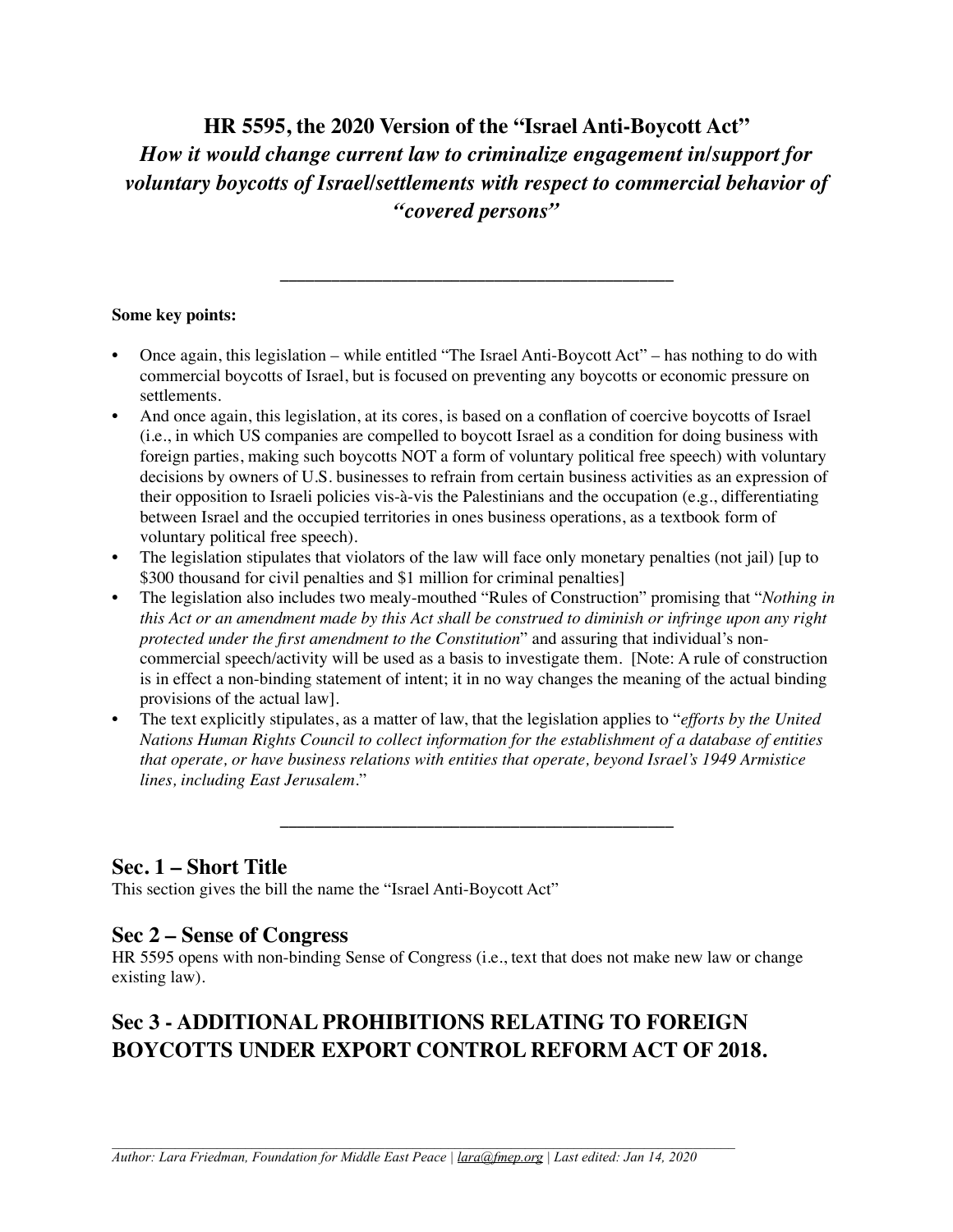Sec. 3 seeks to amend the Anti-Boycott Act of 2018 [\(50 USC 4841 through 50 USC 4843\)](https://uscode.house.gov/view.xhtml?path=/prelim@title50/chapter58/subchapter2&edition=prelim). It also seeks to add a new section, by amending the [Export Control Reform Act of 2018.](https://www.congress.gov/bill/115th-congress/house-bill/5515/text) These laws, as they would be amended by HR 5595, are below.

NOTE: Text that is stricken out (like this) is language in the current law that would be deleted by HR 5595; text that is underlined (like this) is language that would be added to the current law by HR 5595; text that is hyperlinked takes you to the current law]

#### **[§50 USC 4841. Statement of policy](https://uscode.house.gov/view.xhtml?hl=false&edition=2018&path=%2Fprelim%40title50%2Fchapter58%2Fsubchapter2&req=granuleid%3AUSC-2018-title50-section4841&num=0&saved=L3ByZWxpbUB0aXRsZTUwL2NoYXB0ZXI1OC9zdWJjaGFwdGVyMg%3D%3D%7CZ3JhbnVsZWlkOlVTQy1wcmVsaW0tdGl0bGU1MC1jaGFwdGVyNTgtc3ViY2hhcHRlcjI%3D%7C%7C%7C0%7Cfalse%7Cprelim)**

Congress declares it is the policy of the United States-

(1) to oppose restrictive trade practices or boycotts fostered or imposed by any foreign country against other countries friendly to the United States or against any United States person to oppose restrictive trade practices or boycotts fostered or imposed by foreign countries or international governmental organizations, or efforts by foreign countries or international governmental organizations to collect information that have the effect of furthering or supporting restrictive trade practices or boycotts fostered or imposed by foreign countries or international governmental organizations, against other countries friendly to the United States or against any United States person;

(2) to encourage and, in specified cases, require United States persons engaged in the export of goods or technology or other information to refuse to take actions, including furnishing information or entering into or implementing agreements, which have the effect of furthering or supporting the restrictive trade practices or boycotts fostered or imposed by any foreign country or international governmental organization against a country friendly to the United States or any United States person; and

(3) to foster international cooperation and the development of international rules and institutions to assure reasonable access to world supplies.

#### **[§50 USC 4842. Foreign boycotts](https://uscode.house.gov/view.xhtml?hl=false&edition=2018&path=%2Fprelim%40title50%2Fchapter58%2Fsubchapter2&req=granuleid%3AUSC-2018-title50-section4842&num=0&saved=L3ByZWxpbUB0aXRsZTUwL2NoYXB0ZXI1OC9zdWJjaGFwdGVyMg%3D%3D%7CZ3JhbnVsZWlkOlVTQy1wcmVsaW0tdGl0bGU1MC1jaGFwdGVyNTgtc3ViY2hhcHRlcjI%3D%7C%7C%7C0%7Cfalse%7Cprelim)**

#### **(a) Prohibitions and exceptions**

## **(1) Prohibitions**

For the purpose of implementing the policies set forth in section 4841 of this title, the President shall issue regulations prohibiting any United States person, with respect to that person's activities in the interstate or foreign commerce of the United States, from taking or knowingly agreeing to take any of the following actions with intent to comply with, further, or support any boycott fostered or imposed by any foreign country or an international governmental organization, or efforts by a foreign country or international governmental organization to collect information that have the effect of furthering or supporting restrictive trade practices or boycotts fostered or imposed by a foreign country or international governmental organization against a country which is friendly to the United States and which is not itself the object of any form of boycott pursuant to United States law or regulation:

(A) Refusing, or requiring any other person to refuse, to do business with or in the boycotted country, with any business concern organized under the laws of the boycotted country, with any national or resident of the boycotted country, or with any other person, pursuant to an agreement with, a requirement of, or a request from or on behalf of the boycotting country or international governmental organization (as the case may be). The mere absence of a business relationship with or in the boycotted country with any business concern organized under the laws of the boycotted country, with any national or resident of the boycotted country, or with any other person, does not indicate the existence of the intent required to establish a violation of regulations issued to carry out this subparagraph.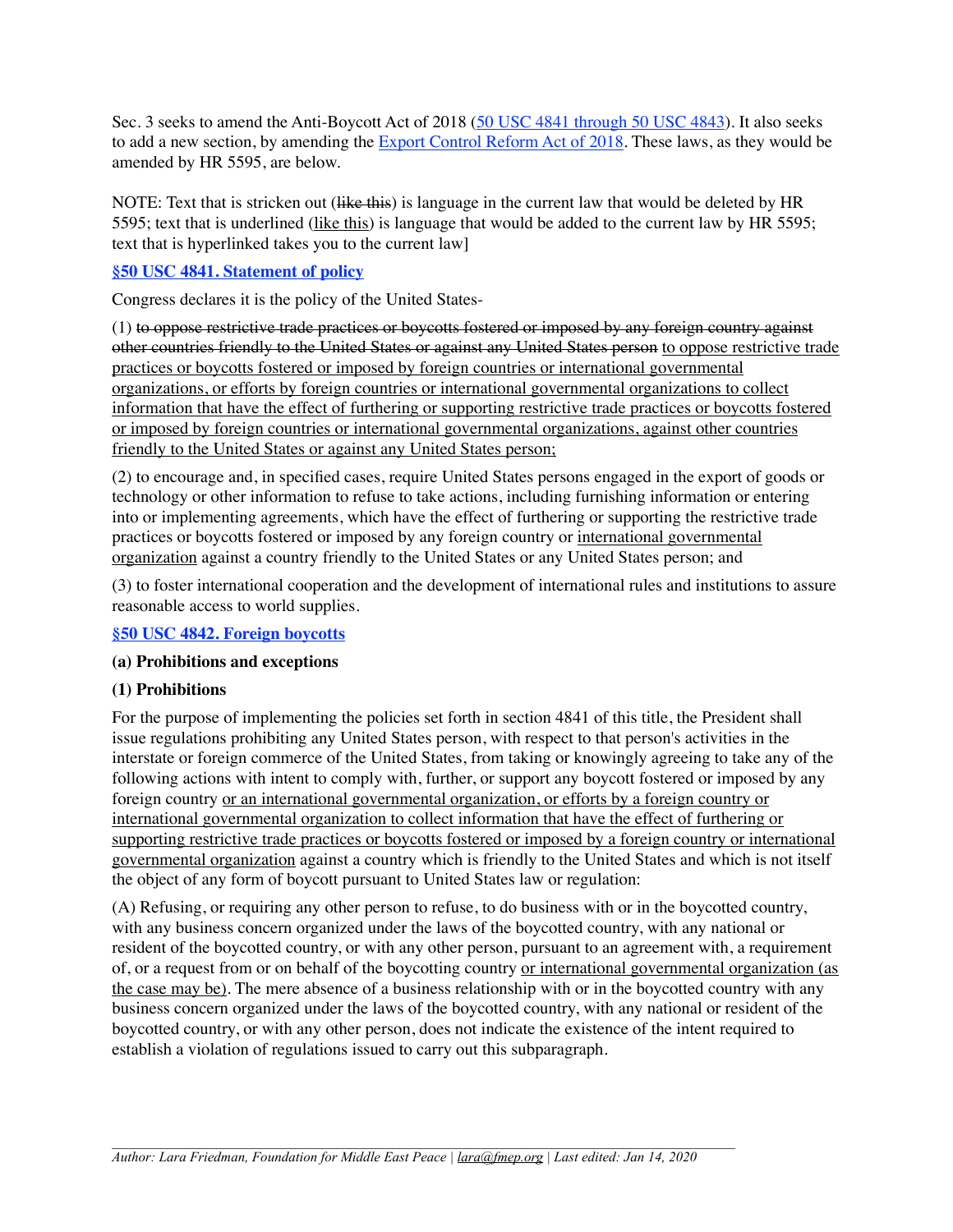(B) Refusing, or requiring any other person to refuse, to employ or otherwise discriminating against any United States person on the basis of race, religion, sex, or national origin of that person or of any owner, officer, director, or employee of such person.

(C) Furnishing information with respect to the race, religion, sex, or national origin of any United States person or of any owner, officer, director, or employee of such person.

(D) (i) Furnishing information about whether any person has, has had, or proposes to have any business relationship (including a relationship by way of sale, purchase, legal or commercial representation, shipping or other transport, insurance, investment, or supply) with or in the boycotted country, with any business concern organized under the laws of the boycotted country, with any national or resident of the boycotted country, or with any other person which is known or believed to be restricted from having any business relationship with or in the boycotting country or with the international governmental organization (as the case may be). Nothing in this subparagraph shall prohibit the furnishing of normal business information in a commercial context as defined by the Secretary.

(ii) Furnishing information to a foreign country or international governmental organization in response to efforts by a foreign country or international governmental organization to collect information that have the effect of furthering or supporting a restrictive trade practice or boycott fostered or imposed by a foreign country or international governmental organization. Such information includes information about whether any person has, has had, or proposes to have any business relationship (including a relationship by way of sale, purchase, legal or commercial representation, shipping or other transport, insurance, investment, or supply)—

(I) with or in the country to which the restrictive trade practice or boycott applies;

(II) with any business concern organized under the laws of that country;

(III) with any national or resident of that country; or

(IV) with any other person which is known or believed to be restricted from having any business relationship with or in a foreign country, or with an international governmental organization, that fosters or imposes the restrictive trade practice or boycott.

(iii) Nothing in this paragraph shall prohibit the furnishing of normal business information in a commercial context as defined by the Secretary.

(E) Furnishing information about whether any person is a member of, has made contributions to, or is otherwise associated with or involved in the activities of any charitable or fraternal organization which supports the boycotted country.

(F) Paying, honoring, confirming, or otherwise implementing a letter of credit which contains any condition or requirement compliance with which is prohibited by regulations issued pursuant to this paragraph, and no United States person covered person shall, as a result of the application of this paragraph, be obligated to pay or otherwise honor or implement such letter of credit.

#### **(2) Exceptions**

Regulations issued pursuant to paragraph (1) shall provide exceptions for—

(A) complying or agreeing to comply with requirements—

(i) prohibiting the import of goods or services from the boycotted country or goods produced or services provided by any business concern organized under the laws of the boycotted country or by nationals or residents of the boycotted country; or

(ii) prohibiting the shipment of goods to the boycotting country on a carrier of the boycotted country, or by a route other than that prescribed by the boycotting country or the recipient of the shipment;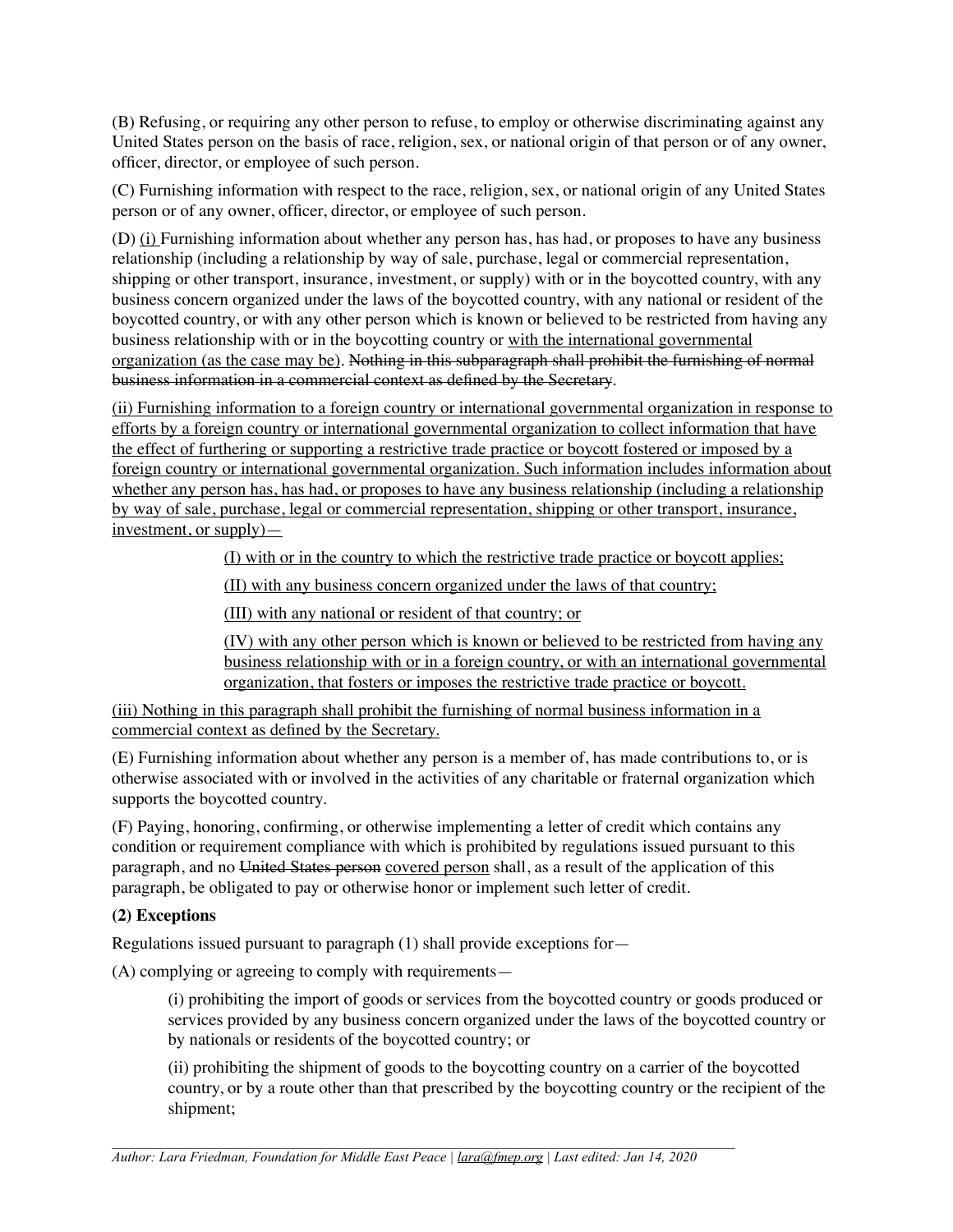(B) complying or agreeing to comply with import and shipping document requirements with respect to the country of origin, the name of the carrier and route of shipment, the name of the supplier of the shipment or the name of the provider of other services, except that no information knowingly furnished or conveyed in response to such requirements may be stated in negative, blacklisting, or similar exclusionary terms, other than with respect to carriers or route of shipment as may be permitted by such regulations in order to comply with precautionary requirements protecting against war risks and confiscation;

(C) complying or agreeing to comply in the normal course of business with the unilateral and specific selection by a boycotting country, or national or resident thereof, of carriers, insurers, suppliers of services to be performed within the boycotting country or specific goods which, in the normal course of business, are identifiable by source when imported into the boycotting country;

(D) complying or agreeing to comply with export requirements of the boycotting country relating to shipments or transshipments of exports to the boycotted country, to any business concern of or organized under the laws of the boycotted country, or to any national or resident of the boycotted country;

(E) compliance by an individual or agreement by an individual to comply with the immigration or passport requirements of any country with respect to such individual or any member of such individual's family or with requests for information regarding requirements of employment of such individual within the boycotting country; and

(F) compliance by a United States person covered person resident in a foreign country or agreement by such person to comply with the laws of that country with respect to his activities exclusively therein, and such regulations may contain exceptions for such resident complying with the laws or regulations of that foreign country governing imports into such country of trademarked, trade named, or similarly specifically identifiable products, or components of products for his own use, including the performance of contractual services within that country, as may be defined by such regulations.

## **(3) Special rules**

Regulations issued pursuant to paragraphs  $(2)(C)$  and  $(2)(F)$  shall not provide exceptions from paragraphs  $(1)(B)$  and  $(1)(C)$ .

#### **(4) Rule of construction**

Nothing in this subsection may be construed to supersede or limit the operation of the antitrust or civil rights laws of the United States.

## **(5) Application**

This section shall apply to any transaction or activity undertaken, by or through a United States person covered person or any other person, with intent to evade the provisions of this section as implemented by the regulations issued pursuant to this subsection, and such regulations shall expressly provide that the exceptions set forth in paragraph (2) shall not permit activities or agreements (expressed or implied by a course of conduct, including a pattern of responses) otherwise prohibited, which are not within the intent of such exceptions.

#### **(b) Foreign policy controls**

#### **(1) In general**

In addition to the regulations issued pursuant to subsection (a), regulations issued under subchapter I to carry out the policies set forth in section  $4811(2)(D)$  shall implement the policies set forth in this section.

#### **(2) Requirements**

Such regulations shall require that any United States person receiving a request for the furnishing of information, the entering into or implementing of agreements, or the taking of any other action referred to in subsection (a) shall report that fact to the Secretary, together with such other information concerning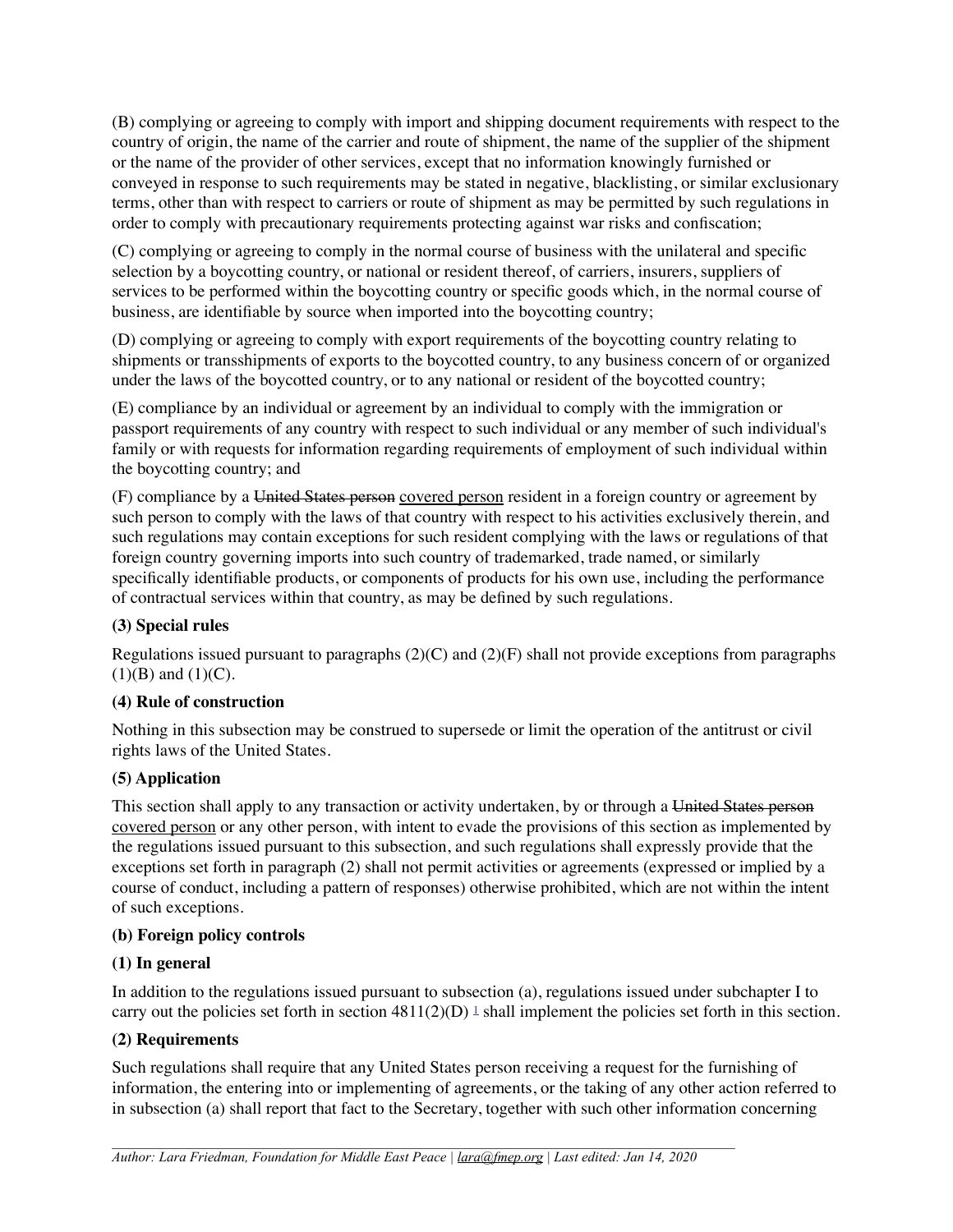such request as the Secretary may require for such action as the Secretary considers appropriate for carrying out the policies of that section. Such person shall also report to the Secretary whether such person intends to comply and whether such person has complied with such request. Any report filed pursuant to this paragraph shall be made available promptly for public inspection and copying, except that information regarding the quantity, description, and value of any goods or technology to which such report relates may be kept confidential if the Secretary determines that disclosure thereof would place the United States person involved at a competitive disadvantage. The Secretary shall periodically transmit summaries of the information contained in such reports to the Secretary of State for such action as the Secretary of State, in consultation with the Secretary, considers appropriate for carrying out the policies set forth in section 4841 of this title.

### **(c) Preemption**

The provisions of this section and the regulations issued pursuant thereto shall preempt any law, rule, or regulation of any of the several States or the District of Columbia, or any of the territories or possessions of the United States, or of any governmental subdivision thereof, which law, rule, or regulation pertains to participation in, compliance with, implementation of, or the furnishing of information regarding restrictive trade practices or boycotts fostered or imposed by foreign countries or international governmental organizations against other countries, or regarding efforts by foreign countries or international governmental organizations to collect information that have the effect of furthering or supporting restrictive trade practices or boycotts fostered or imposed by foreign countries or international governmental organizations against other countries friendly to the United States.

## **(d) COVERED PERSON DEFINED**

(1) IN GENERAL.—In this section, the term 'covered person' means—

(A) any domestic concern (including any permanent domestic establishment of any foreign concern);

(B) any foreign subsidiary or affiliate (including any permanent foreign establishment) of any domestic concern which is controlled in fact by such domestic concern, as determined under regulations of the President;

(C) the government of the United States or any State, territory, or possession of the United States, or any subdivision, department, agency, or commission of any such government; or

(D) an individual who is—

(i) a United States resident or national (other than such an individual residing outside the United States and employed by other than a United States person);

(ii) an owner, officer, director, employee, or agent of a domestic concern described in subparagraph (A) or a foreign subsidiary or affiliate described in subparagraph (B) or an officer, director, employee, or agent of an entity described in subpara-graph (C); and

(iii) acting in the individual's official 1capacity as such an owner, officer, director, employee, or agent.

(2) DOMESTIC CONCERN.—For purposes of paragraph (1), the term 'domestic concern' does not include an individual.

## **[§50 USC 4843. Enforcement](https://uscode.house.gov/view.xhtml?hl=false&edition=2018&path=%2Fprelim%40title50%2Fchapter58%2Fsubchapter2&req=granuleid%3AUSC-2018-title50-section4843&num=0&saved=L3ByZWxpbUB0aXRsZTUwL2NoYXB0ZXI1OC9zdWJjaGFwdGVyMg%3D%3D%7CZ3JhbnVsZWlkOlVTQy1wcmVsaW0tdGl0bGU1MC1jaGFwdGVyNTgtc3ViY2hhcHRlcjI%3D%7C%7C%7C0%7Cfalse%7Cprelim)**

## **(a) Criminal penalty**

A person Except as provided in subsection (e), a person who willfully commits, willfully attempts to commit, or willfully conspires to commit, or aids or abets in the commission of, an unlawful act section 4842 of this title-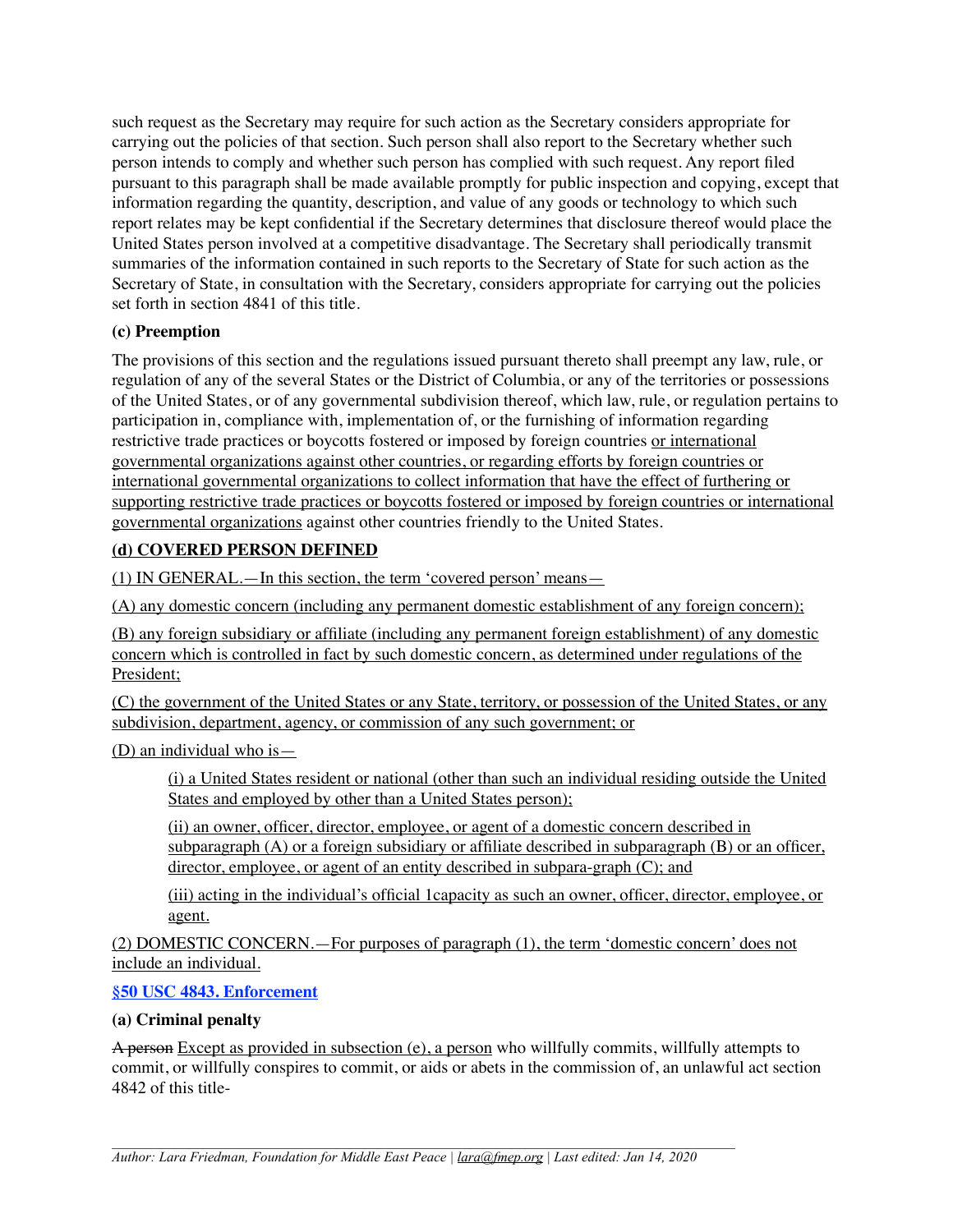- (1) shall, upon conviction, be fined not more than \$1,000,000; or
- (2) if a natural person, may be imprisoned for not more than 20 years, or both.

#### **(b) Civil penalties**

The President may impose the following civil penalties on a person who violates section 4842 of this title or any regulation issued under this subchapter:

(1) A fine of not more than \$300,000 or an amount that is twice the value of the transaction that is the basis of the violation with respect to which the penalty is imposed, whichever is greater.

(2) Revocation of a license issued under subchapter I to the person.

(3) A prohibition on the person's ability to export, reexport, or in-country transfer any items controlled under subchapter I.

#### **(c) Procedures**

Any civil penalty or administrative sanction (including any suspension or revocation of authority to export) under this section may be imposed only after notice and opportunity for an agency hearing on the record in accordance with sections 554 through 557 of title 5 and shall be subject to judicial review in accordance with chapter 7 of such title.

#### **(d) Standards for levels of civil penalty**

The President may by regulation provide standards for establishing levels of civil penalty under this section based upon factors such as the seriousness of the violation, the culpability of the violator, and the violator's record of cooperation with the Government in disclosing the violation.

(e) CERTAIN VIOLATIONS OF SECTION 1773(a).—

(1) IN GENERAL.—Whoever knowingly violates or conspires to or attempts to violate a regulation issued under section 1773(a) prohibiting an action described in paragraph (2) shall be subject to only a monetary penalty under subsection (a) or (b).

(2) ACTIONS DESCRIBED.—An action described in this paragraph is any action described in subparagraphs (A) through (F) of section  $1773(a)(1)$  taken by a covered person (as defined in section  $1773(d)$ ), or knowingly agreed to be taken by such a person, with respect to the person's activities in the interstate or foreign commerce of the United States, with the intent to comply with, further, or support—

(A) any boycott fostered or imposed by an international governmental organization against a country which is friendly to the United States and which is not itself the object of any form of boycott pursuant to United States law or regulation; or

(B) efforts by a foreign country or international governmental organization to collect information that have the effect of furthering or supporting restrictive trade practices or boycotts fostered or imposed by a foreign country or international governmental organization against a country described in subparagraph 16(A).

[EXPORT CONTROL REFORM ACT OF 2018](https://www.congress.gov/bill/115th-congress/house-bill/5515/text) (PL 115-232, Subtitle B)

[HR 5595 adds a new section to this Act, as follows:]

SEC. 1775. DEFINITIONS. In this part:

(1) INTERNATIONAL GOVERNMENTAL ORGANIZATION.—The term 'international governmental organization' includes—

(A) the United Nations, including organizations within the United Nations such as the United Nations Human Rights Council; and